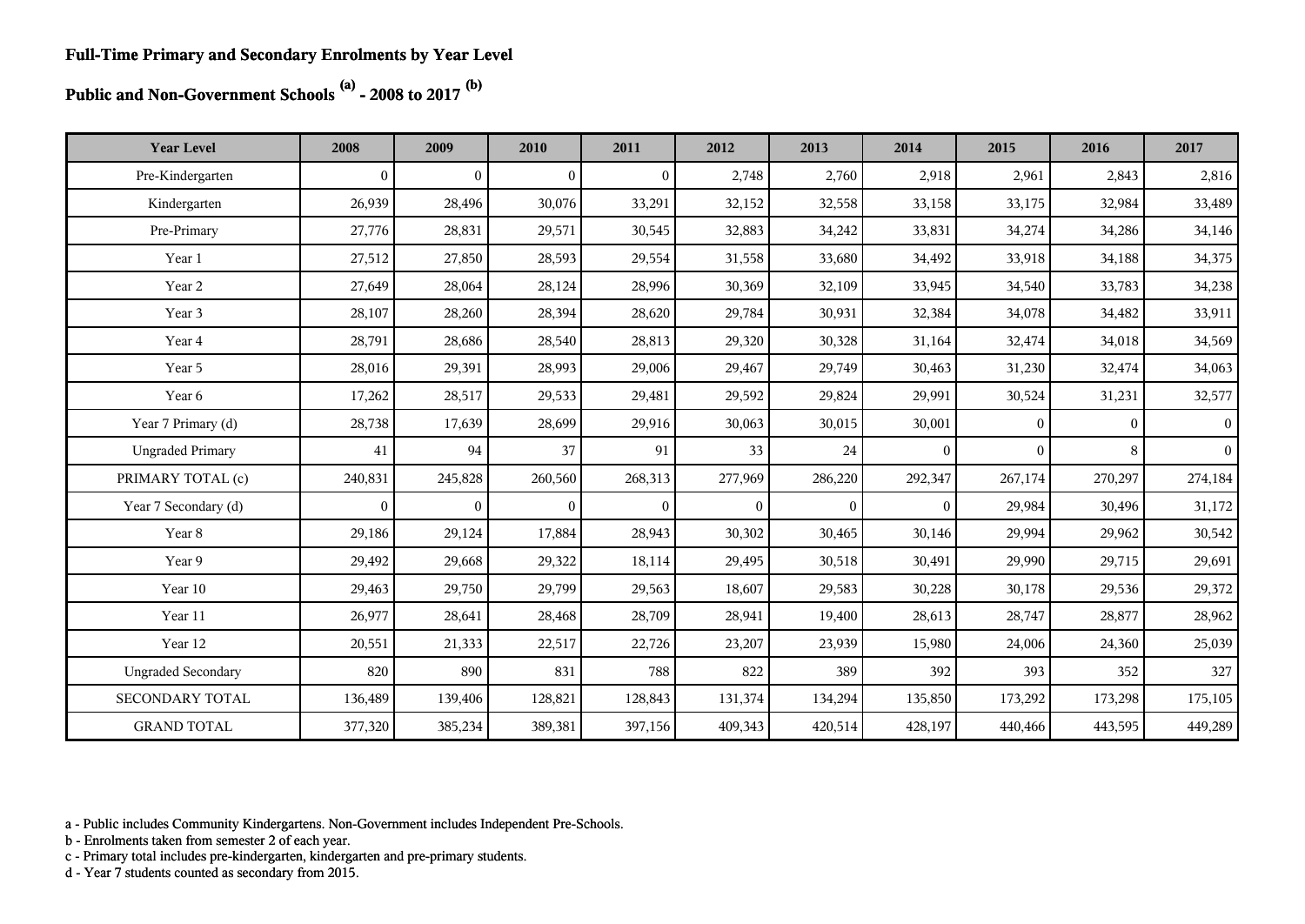## **Public Schools(a) - 2008 to 2017 (b)**

| <b>Year Level</b>         | 2008         | 2009           | 2010           | 2011           | 2012           | 2013         | 2014         | 2015         | 2016         | 2017           |
|---------------------------|--------------|----------------|----------------|----------------|----------------|--------------|--------------|--------------|--------------|----------------|
| Pre-Kindergarten          | $\mathbf{0}$ | $\overline{0}$ | $\overline{0}$ | $\overline{0}$ | $\overline{0}$ | $\mathbf{0}$ | $\mathbf{0}$ | $\mathbf{0}$ | $\mathbf{0}$ | $\overline{0}$ |
| Kindergarten              | 19,223       | 20,274         | 21,128         | 22,855         | 23,649         | 23,942       | 24,342       | 24,377       | 24,259       | 24,939         |
| Pre-Primary               | 19,593       | 20,212         | 20,811         | 22,053         | 24,132         | 25,304       | 24,877       | 25,225       | 25,364       | 25,300         |
| Year 1                    | 19,877       | 20,028         | 20,448         | 21,209         | 22,826         | 24,716       | 25,375       | 24,927       | 25,094       | 25,437         |
| Year 2                    | 19,842       | 20,208         | 20,118         | 20,694         | 21,857         | 23,294       | 24,883       | 25,383       | 24,868       | 25,139         |
| Year 3                    | 20,179       | 20,148         | 20,224         | 20,273         | 21,198         | 22,242       | 23,351       | 24,853       | 25,268       | 24,884         |
| Year 4                    | 20,746       | 20,257         | 20,021         | 20,249         | 20,689         | 21,375       | 22,139       | 23,109       | 24,638       | 25,132         |
| Year 5                    | 19,677       | 20,776         | 20,034         | 20,035         | 20,427         | 20,618       | 21,065       | 21,793       | 22,797       | 24,328         |
| Year 6                    | 11,295       | 19,849         | 20,644         | 20,163         | 20,349         | 20,555       | 20,609       | 21,008       | 21,672       | 22,744         |
| Year 7 Primary (d)        | 19,633       | 10,787         | 17,752         | 18,180         | 17,965         | 17,722       | 17,649       | $\Omega$     | $\Omega$     | $\vert$ 0      |
| <b>Ungraded Primary</b>   | $\mathbf{0}$ | $\mathbf{0}$   | $\overline{0}$ | $\overline{0}$ | $\overline{0}$ | $\mathbf{0}$ | $\mathbf{0}$ | $\mathbf{0}$ | $\mathbf{0}$ | $\vert$ 0      |
| PRIMARY TOTAL (c)         | 170,065      | 172,539        | 181,180        | 185,711        | 193,092        | 199,768      | 204,290      | 190,675      | 193,960      | 197,903        |
| Year 7 Secondary (d)      | $\mathbf{0}$ | $\overline{0}$ | $\overline{0}$ | $\overline{0}$ | $\overline{0}$ | $\mathbf{0}$ | $\mathbf{0}$ | 17,489       | 17,886       | 18,728         |
| Year 8                    | 16,820       | 16,626         | 9,285          | 16,252         | 17,313         | 17,355       | 17,173       | 17,265       | 17,432       | 17,889         |
| Year 9                    | 17,227       | 17,164         | 16,901         | 9,632          | 16,843         | 17,710       | 17,632       | 17,422       | 17,261       | 17,486         |
| Year 10                   | 17,562       | 17,466         | 17,279         | 17,218         | 10,228         | 17,142       | 17,698       | 17,576       | 17,162       | 17,136         |
| Year 11                   | 16,267       | 17,558         | 17,049         | 17,283         | 17,465         | 11,528       | 17,099       | 17,128       | 17,130       | 17,211         |
| Year 12                   | 11,663       | 11,850         | 12,654         | 12,635         | 12,964         | 13,656       | 8,898        | 13,543       | 13,853       | 14,360         |
| <b>Ungraded Secondary</b> | 566          | 570            | 619            | 511            | 618            | 166          | 179          | 182          | 146          | 136            |
| <b>SECONDARY TOTAL</b>    | 80,105       | 81,234         | 73,787         | 73,531         | 75,431         | 77,557       | 78,679       | 100,605      | 100,870      | 102,946        |
| <b>GRAND TOTAL</b>        | 250,170      | 253,773        | 254,967        | 259,242        | 268,523        | 277,325      | 282,969      | 291,280      | 294,830      | 300,849        |

a - Includes Community Kindergartens.

b - Enrolments taken from semester 2 of each year.

c - Primary total includes kindergarten and pre-primary students.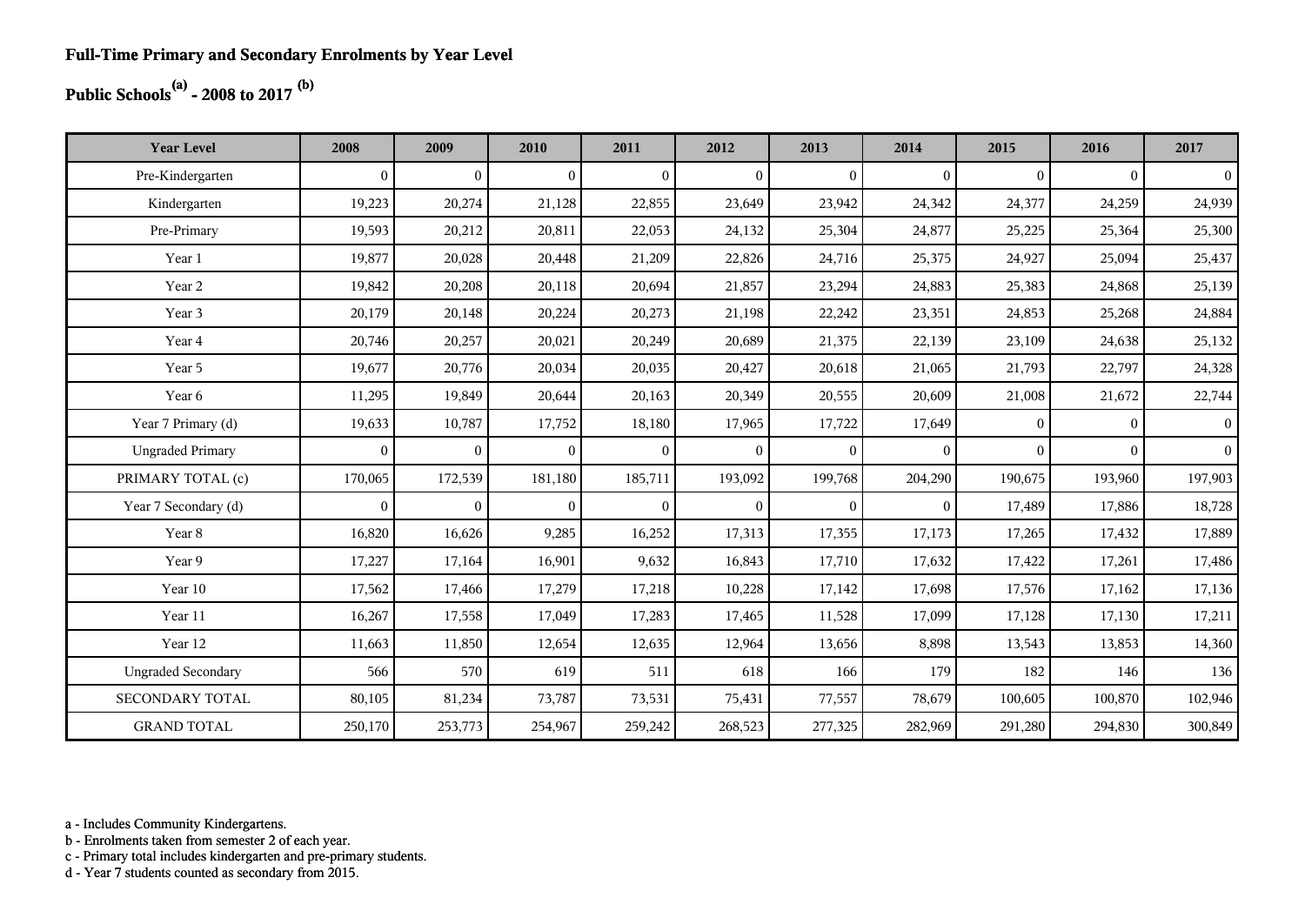#### **Full-Time Primary and Secondary Enrolments by Year Level**

## **Non-Government Schools (a) - 2008 to 2017 (b)**

| <b>Year Level</b>         | 2008             | 2009           | 2010           | 2011           | 2012     | 2013     | 2014     | 2015         | 2016           | 2017           |
|---------------------------|------------------|----------------|----------------|----------------|----------|----------|----------|--------------|----------------|----------------|
| Pre-Kindergarten          | $\boldsymbol{0}$ | $\overline{0}$ | $\overline{0}$ | $\overline{0}$ | 2,748    | 2,760    | 2,918    | 2,961        | 2,843          | 2,816          |
| Kindergarten              | 7,716            | 8,222          | 8,948          | 10,436         | 8,503    | 8,616    | 8,816    | 8,798        | 8,725          | 8,550          |
| Pre-Primary               | 8,183            | 8,619          | 8,760          | 8,492          | 8,751    | 8,938    | 8,954    | 9,049        | 8,922          | 8,846          |
| Year 1                    | 7,635            | 7,822          | 8,145          | 8,345          | 8,732    | 8,964    | 9,117    | 8,991        | 9,094          | 8,938          |
| Year 2                    | 7,807            | 7,856          | 8,006          | 8,302          | 8,512    | 8,815    | 9,062    | 9,157        | 8,915          | 9,099          |
| Year 3                    | 7,928            | 8,112          | 8,170          | 8,347          | 8,586    | 8,689    | 9,033    | 9,225        | 9,214          | 9,027          |
| Year 4                    | 8,045            | 8,429          | 8,519          | 8,564          | 8,631    | 8,953    | 9,025    | 9,365        | 9,380          | 9,437          |
| Year 5                    | 8,339            | 8,615          | 8,959          | 8,971          | 9,040    | 9,131    | 9,398    | 9,437        | 9,677          | 9,735          |
| Year 6                    | 5,967            | 8,668          | 8,889          | 9,318          | 9,243    | 9,269    | 9,382    | 9,516        | 9,559          | 9,833          |
| Year 7 Primary (d)        | 9,105            | 6,852          | 10,947         | 11,736         | 12,098   | 12,293   | 12,352   | $\mathbf{0}$ | $\overline{0}$ | 0 <sup>1</sup> |
| <b>Ungraded Primary</b>   | 41               | 94             | 37             | 91             | 33       | 24       | $\theta$ | $\Omega$     | 8              | $\overline{0}$ |
| PRIMARY TOTAL (c)         | 70,766           | 73,289         | 79,380         | 82,602         | 84,877   | 86,452   | 88,057   | 76,499       | 76,337         | 76,281         |
| Year 7 Secondary (d)      | $\mathbf{0}$     | $\overline{0}$ | $\overline{0}$ | $\overline{0}$ | $\theta$ | $\theta$ | $\theta$ | 12,495       | 12,610         | 12,444         |
| Year 8                    | 12,366           | 12,498         | 8,599          | 12,691         | 12,989   | 13,110   | 12,973   | 12,729       | 12,530         | 12,653         |
| Year 9                    | 12,265           | 12,504         | 12,421         | 8,482          | 12,652   | 12,808   | 12,859   | 12,568       | 12,454         | 12,205         |
| Year 10                   | 11,901           | 12,284         | 12,520         | 12,345         | 8,379    | 12,441   | 12,530   | 12,602       | 12,374         | 12,236         |
| Year 11                   | 10,710           | 11,083         | 11,419         | 11,426         | 11,476   | 7,872    | 11,514   | 11,619       | 11,747         | 11,751         |
| Year 12                   | 8,888            | 9,483          | 9,863          | 10,091         | 10,243   | 10,283   | 7,082    | 10,463       | 10,507         | 10,679         |
| <b>Ungraded Secondary</b> | 254              | 320            | 212            | 277            | 204      | 223      | 213      | 211          | 206            | 191            |
| <b>SECONDARY TOTAL</b>    | 56,384           | 58,172         | 55,034         | 55,312         | 55,943   | 56,737   | 57,171   | 72,687       | 72,428         | 72,159         |
| <b>GRAND TOTAL</b>        | 127,150          | 131,461        | 134,414        | 137,914        | 140,820  | 143,189  | 145,228  | 149,186      | 148,765        | 148,440        |

a - Includes Independent Pre-Schools.

b - Enrolments taken from semester 2 of each year.

c - Primary total includes pre-kindergarten, kindergarten and pre-primary students.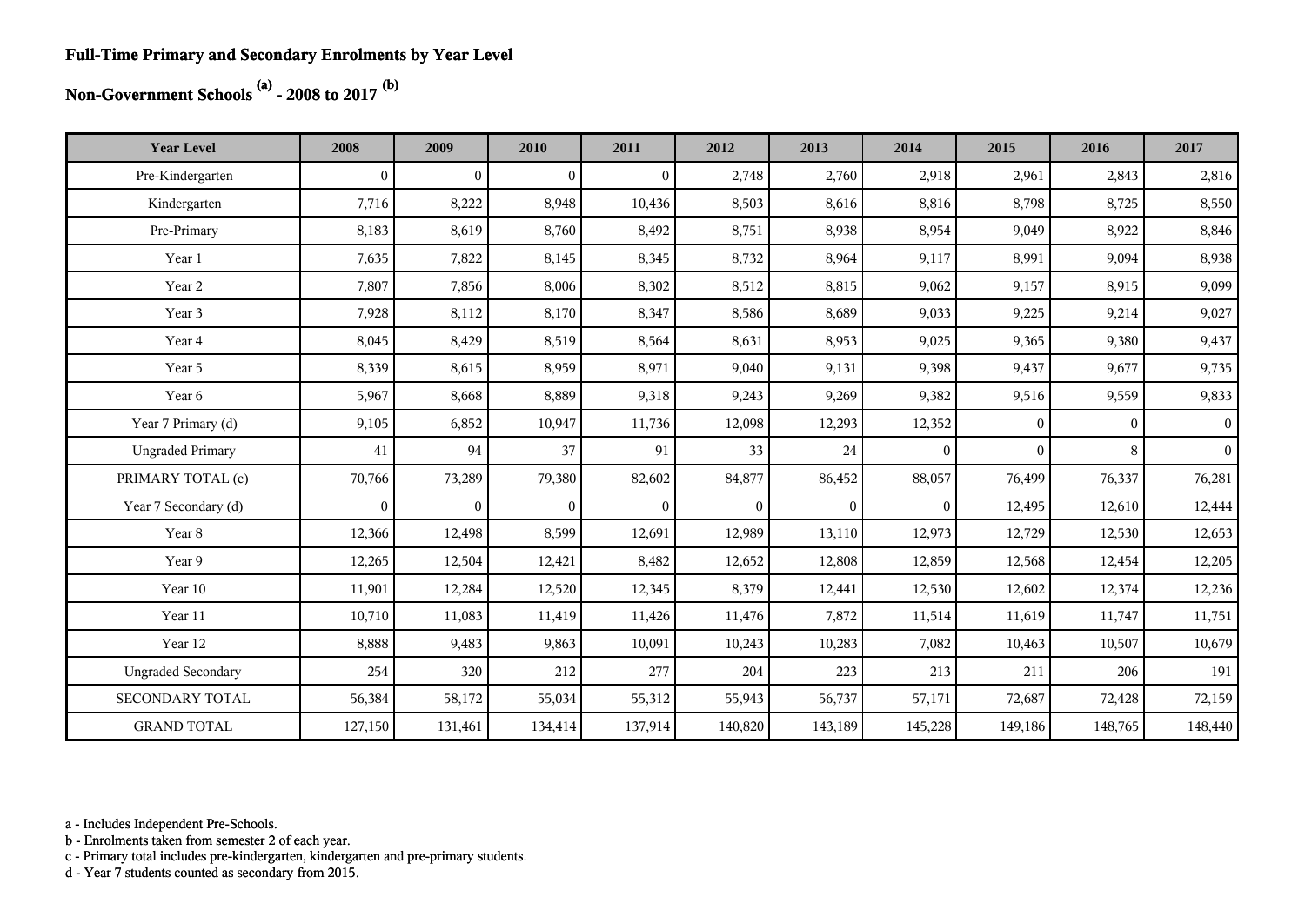**Public and Non-Government Schools (a) - 2008 to 2017 (b)**

| <b>Year Level</b>         | 2008           | 2009           | 2010           | 2011           | 2012           | 2013         | 2014             | 2015         | 2016         | 2017            |
|---------------------------|----------------|----------------|----------------|----------------|----------------|--------------|------------------|--------------|--------------|-----------------|
| Pre-Kindergarten          | $\overline{0}$ | $\overline{0}$ | $\overline{0}$ | $\overline{0}$ | 43             | 55           | 51               | 36           | 38           | 35              |
| Kindergarten              | 2,002          | 2,034          | 2,186          | 2,347          | 2,208          | 2,220        | 2,171            | 2,216        | 2,092        | 2,207           |
| Pre-Primary               | 2,062          | 1,998          | 2,146          | 2,192          | 2,312          | 2,327        | 2,320            | 2,294        | 2,324        | 2,349           |
| Year 1                    | 2,111          | 1,998          | 1,988          | 2,124          | 2,254          | 2,347        | 2,363            | 2,364        | 2,287        | 2,413           |
| Year 2                    | 1,991          | 2,101          | 2,037          | 1,964          | 2,185          | 2,249        | 2,377            | 2,349        | 2,345        | 2,364           |
| Year 3                    | 2,027          | 2,012          | 2,099          | 2,055          | 1,969          | 2,162        | 2,274            | 2,382        | 2,362        | 2,420           |
| Year 4                    | 2,080          | 2,007          | 2,001          | 2,091          | 2,077          | 1,996        | 2,161            | 2,280        | 2,377        | 2,410           |
| Year 5                    | 1,909          | 2,073          | 2,025          | 1,975          | 2,129          | 2,043        | 2,001            | 2,186        | 2,288        | 2,406           |
| Year 6                    | 1,147          | 1,900          | 2,059          | 2,017          | 1,992          | 2,116        | 2,070            | 2,001        | 2,159        | 2,320           |
| Year 7 Primary (d)        | 1,910          | 1,123          | 1,836          | 2,001          | 1,988          | 1,969        | 2,084            | $\mathbf{0}$ | $\mathbf{0}$ | $\vert 0 \vert$ |
| <b>Ungraded Primary</b>   | 41             | 40             | $\overline{0}$ | 43             | $\overline{0}$ | $\mathbf{0}$ | $\theta$         | $\Omega$     | $\Omega$     | $\vert$         |
| PRIMARY TOTAL (c)         | 17,280         | 17,286         | 18,377         | 18,809         | 19,157         | 19,484       | 19,872           | 18,108       | 18,272       | 18,924          |
| Year 7 Secondary (d)      | $\overline{0}$ | $\overline{0}$ | $\mathbf{0}$   | $\mathbf{0}$   | $\mathbf{0}$   | $\mathbf{0}$ | $\boldsymbol{0}$ | 2,013        | 1,930        | 2,134           |
| Year 8                    | 1,801          | 1,823          | 1,076          | 1,803          | 1,971          | 1,986        | 1,922            | 2,013        | 1,939        | 1,923           |
| Year 9                    | 1,819          | 1,775          | 1,756          | 1,037          | 1,742          | 1,880        | 1,897            | 1,856        | 1,850        | 1,879           |
| Year 10                   | 1,711          | 1,680          | 1,647          | 1,685          | 995            | 1,620        | 1,714            | 1,787        | 1,639        | 1,735           |
| Year 11                   | 1,439          | 1,545          | 1,433          | 1,369          | 1,461          | 976          | 1,434            | 1,393        | 1,468        | 1,455           |
| Year 12                   | 735            | 707            | 780            | 739            | 763            | 909          | 604              | 916          | 881          | 1,010           |
| <b>Ungraded Secondary</b> | 115            | 105            | 42             | 45             | 40             | 50           | 50               | 55           | 59           | 52              |
| SECONDARY TOTAL           | 7,620          | 7,635          | 6,734          | 6,678          | 6,972          | 7,421        | 7,621            | 10,033       | 9,766        | 10,188          |
| <b>GRAND TOTAL</b>        | 24,900         | 24,921         | 25,111         | 25,487         | 26,129         | 26,905       | 27,493           | 28,141       | 28,038       | 29,112          |

a - Public includes Community Kindergartens. Non-Government includes Independent Pre-Schools.

b - Enrolments taken from semester 2 of each year.

c - Primary total includes pre-kindergarten, kindergarten and pre-primary students.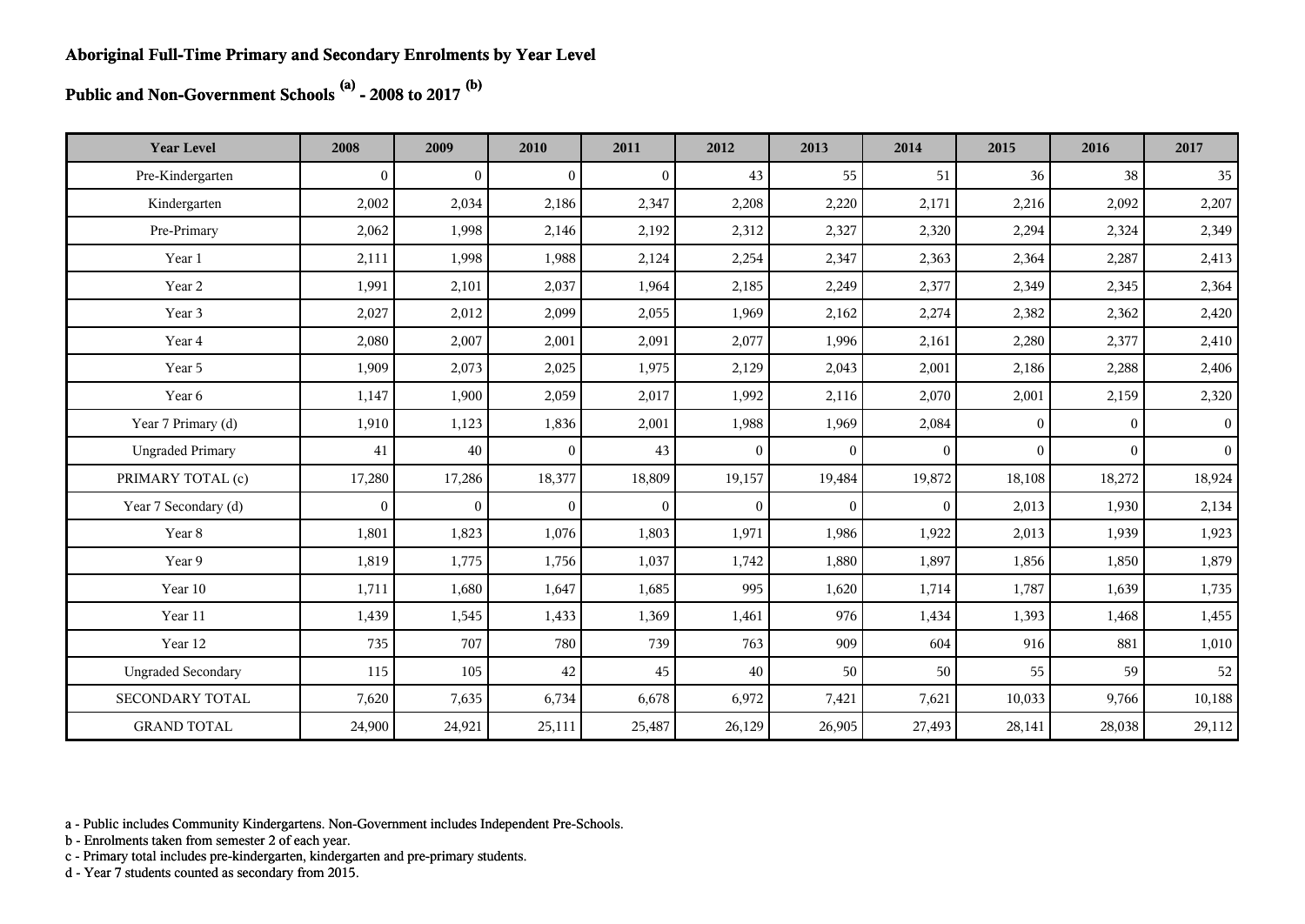## **Public Schools(a) - 2008 to 2017 (b)**

| <b>Year Level</b>         | 2008         | 2009           | 2010           | 2011         | 2012           | 2013         | 2014         | 2015     | 2016           | 2017           |
|---------------------------|--------------|----------------|----------------|--------------|----------------|--------------|--------------|----------|----------------|----------------|
| Pre-Kindergarten          | $\theta$     | $\overline{0}$ | $\overline{0}$ | $\Omega$     | $\mathbf{0}$   | $\theta$     | $\mathbf{0}$ | $\Omega$ | $\theta$       | $\overline{0}$ |
| Kindergarten              | 1,746        | 1,823          | 1,963          | 2,054        | 1,965          | 1,988        | 1,903        | 1,952    | 1,852          | 1,944          |
| Pre-Primary               | 1,729        | 1,706          | 1,818          | 1,919        | 2,048          | 2,039        | 2,043        | 2,019    | 2,065          | 2,069          |
| Year 1                    | 1,812        | 1,724          | 1,731          | 1,858        | 1,998          | 2,088        | 2,077        | 2,099    | 2,018          | 2,130          |
| Year 2                    | 1,701        | 1,804          | 1,747          | 1,714        | 1,898          | 1,993        | 2,111        | 2,066    | 2,088          | 2,076          |
| Year 3                    | 1,761        | 1,730          | 1,794          | 1,766        | 1,715          | 1,872        | 1,982        | 2,096    | 2,075          | 2,131          |
| Year 4                    | 1,798        | 1,746          | 1,697          | 1,801        | 1,804          | 1,717        | 1,887        | 1,987    | 2,101          | 2,096          |
| Year 5                    | 1,647        | 1,794          | 1,759          | 1,701        | 1,831          | 1,786        | 1,723        | 1,880    | 1,995          | 2,135          |
| Year 6                    | 936          | 1,626          | 1,775          | 1,755        | 1,704          | 1,805        | 1,797        | 1,721    | 1,873          | 2,023          |
| Year 7 Primary (d)        | 1,614        | 919            | 1,570          | 1,716        | 1,699          | 1,650        | 1,745        | $\Omega$ | $\theta$       | 0 <sup>1</sup> |
| <b>Ungraded Primary</b>   | $\mathbf{0}$ | $\overline{0}$ | $\mathbf{0}$   | $\mathbf{0}$ | $\overline{0}$ | $\mathbf{0}$ | $\mathbf{0}$ | $\Omega$ | $\Omega$       | 0 <sup>1</sup> |
| PRIMARY TOTAL (c)         | 14,744       | 14,872         | 15,854         | 16,284       | 16,662         | 16,938       | 17,268       | 15,820   | 16,067         | 16,604         |
| Year 7 Secondary (d)      | $\mathbf{0}$ | $\mathbf{0}$   | $\overline{0}$ | $\mathbf{0}$ | $\overline{0}$ | $\mathbf{0}$ | $\mathbf{0}$ | 1,670    | 1,579          | 1,724          |
| Year 8                    | 1,511        | 1,484          | 825            | 1,468        | 1,615          | 1,582        | 1,518        | 1,612    | 1,561          | 1,506          |
| Year 9                    | 1,513        | 1,502          | 1,435          | 787          | 1,400          | 1,524        | 1,498        | 1,476    | 1,485          | 1,505          |
| Year 10                   | 1,436        | 1,383          | 1,310          | 1,349        | 707            | 1,258        | 1,371        | 1,385    | 1,266          | 1,307          |
| Year 11                   | 1,179        | 1,248          | 1,114          | 1,085        | 1,105          | 686          | 1,070        | 1,026    | 1,061          | 1,062          |
| Year 12                   | 585          | 553            | 598            | 565          | 522            | 651          | 406          | 645      | 633            | 718            |
| <b>Ungraded Secondary</b> | 7            | 12             | 11             | $\Omega$     | $\mathbf{1}$   | $\theta$     | $\mathbf{0}$ |          | $\overline{4}$ | 0 <sup>1</sup> |
| <b>SECONDARY TOTAL</b>    | 6,231        | 6,182          | 5,293          | 5,254        | 5,350          | 5,701        | 5,863        | 7,815    | 7,589          | 7,822          |
| <b>GRAND TOTAL</b>        | 20,975       | 21,054         | 21,147         | 21,538       | 22,012         | 22,639       | 23,131       | 23,635   | 23,656         | 24,426         |

a - Includes Community Kindergartens.

b - Enrolments taken from semester 2 of each year.

c - Primary total includes kindergarten and pre-primary students.